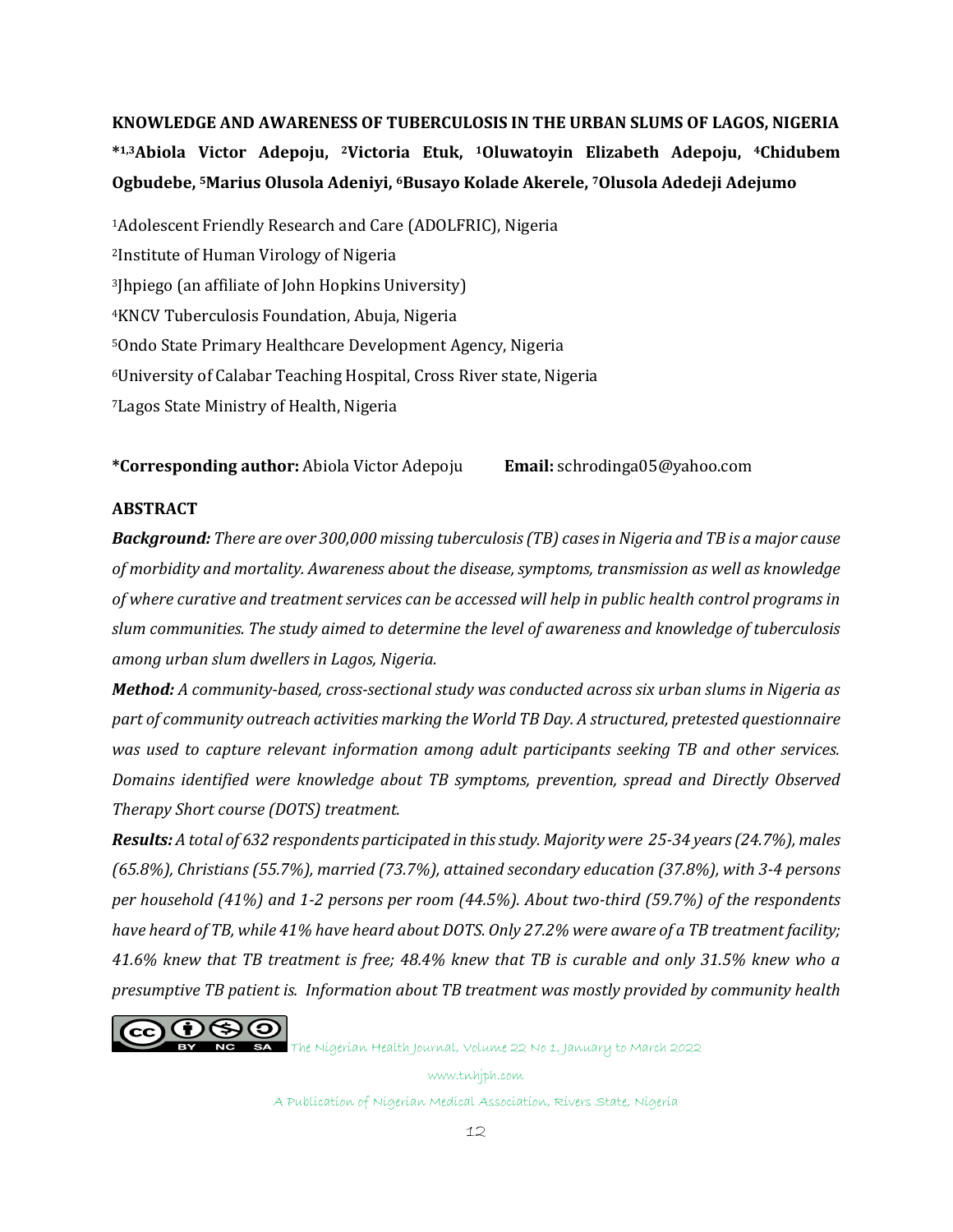

*workers, 309 (48.9%) followed by radio (20.4%). The predictors of good knowledge of symptoms of TB were male sex, older age >45 years and having some education (compared to no education) while the predictors of correct knowledge of how TB is spread were smoking, high income and older age >45 years. Conclusion: Knowledge of TB free treatment, curability and symptoms of TB and awareness of TB treatment facilities among Lagos slum residents is poor. Knowledge about "free treatment", "TB treatment facilities" and "symptoms of TB" need to be emphasized during community education programs in slums. Policymakers need to prioritize social determinants of TB knowledge and services in slums.*

*Key Words: Knowledge, Awareness, Tuberculosis, Urban slum, Directly Observed Therapy Short Course (DOTS).*

### **INTRODUCTION**

Tuberculosis (TB) is the leading cause of morbidity and mortality worldwide. In 2020, TB was the second leading cause of death from infectious disease after COVID-191. According to the 2021 Global TB Report, an estimated 9.9 million people fell ill with TB in 2020, but only 5.8 million people were notified, down from 7.1 million notified in 2019. This gives a gap of 4.1 million TB patients that were undiagnosed or not reported to National Tuberculosis Programs (NTPs)<sup>1</sup>. TB deaths also increased for the first time in over a decade. Best estimates for 2020 are 1.3 million TB deaths among HIVnegative people (up from 1.2 million in 2019) and an additional 214, 000 among HIV-positive people (up from 209, 000 in 2019)1. In 2016, the 'End TB Strategy' was adopted with the goal to reducing the incidence of TB by 85%, and TB-associated mortality by 90% in the year 2030<sup>2,3</sup>

Nigeria is one of the high burden countries for Tuberculosis (TB), TB/HIV co-infection and multidrug resistant TB. A significant progress was recorded in 2020 as the country notified a total of 138,591 cases; over 15% higher compared to 106,533 and 120,266 cases notified in 2018 and 2019 respectively4. Notwithstanding, over 300,000 of the estimated 440,000 incident TB cases are still missed annually. Factors such as the HIV/AIDS epidemic, rapid population growth, high poverty levels and the rise in multidrug resistant TB have contributed to this high burden5. In 2004, Nigeria adopted the Directly Observed Therapy Short course (DOTS) as a strategy for TB control. Following

The Nigerian Health Journal, Volume 22 No 1, January to March 2022

www.tnhjph.com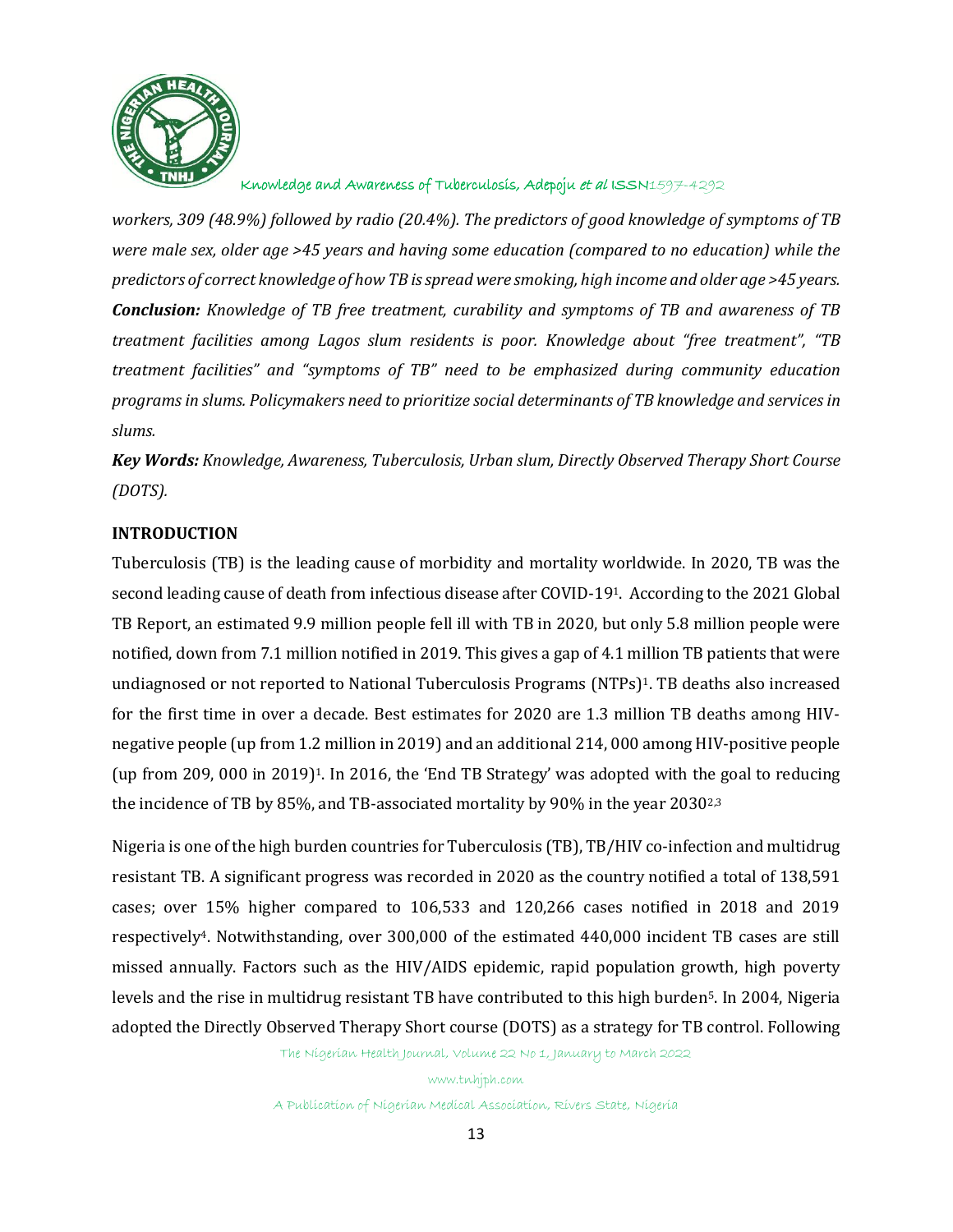

this, over 5,000 DOTs facilities have been established in the country. Tuberculosis diagnosis and treatment is also free in Nigeria, under the 'Stop TB' Program6.

Urban slums are communities vulnerable to TB due to overcrowding, unsanitary living conditions, high poverty levels and other barriers limiting access to health promotion, preventive and treatment services7. Vulnerable slum populations are also at higher risk of contracting TB and spreading the disease. There are concerns that the poor socioeconomic determinants of health in this population may limit access to information and understanding of drivers of TB infection, transmission and associated stigma8,9. Studies have identified lack of formal education, unemployment and lack of access to health services as determinants of poor TB knowledge in urban slums9,10. Communities in urban slums in Nigeria are disproportionately affected by tuberculosis and other infectious diseases due to above mentioned barriers and risk factors. However, few studies have assessed the awareness and knowledge of TB among marginalized populations in urban slums in Nigeria. The study sought to determine the level of awareness and knowledge of tuberculosis among urban slum dwellers in Lagos, Nigeria.

### **METHODOLOGY**

### **Study Design**

This was a community based, cross-sectional study. The study took place from March 1-31st, 2017 as part of the commemoration of annual World TB Day. Community based TB case finding (outreaches) were carried out across six slum communities in high TB prevalent LGAs in Lagos, Nigeria based on the TB case notification rate 2014.

## **Study Setting, Population and Sample Technique**

The study took place in Lagos, Nigeria. Lagos is an urban city in Southwestern Nigeria. Lagos population was 14,862,000 in 202111. Participants are eligible if aged 18 years old or more; present with cough of 2 weeks or more or with any other symptoms of tuberculosis. A total of 632 participants across five LGAs were recruited for the study with average of 125 subjects per Local Government Area (LGA). These five LGAs have a combined population of over one million people.

The Nigerian Health Journal, Volume 22 No 1, January to March 2022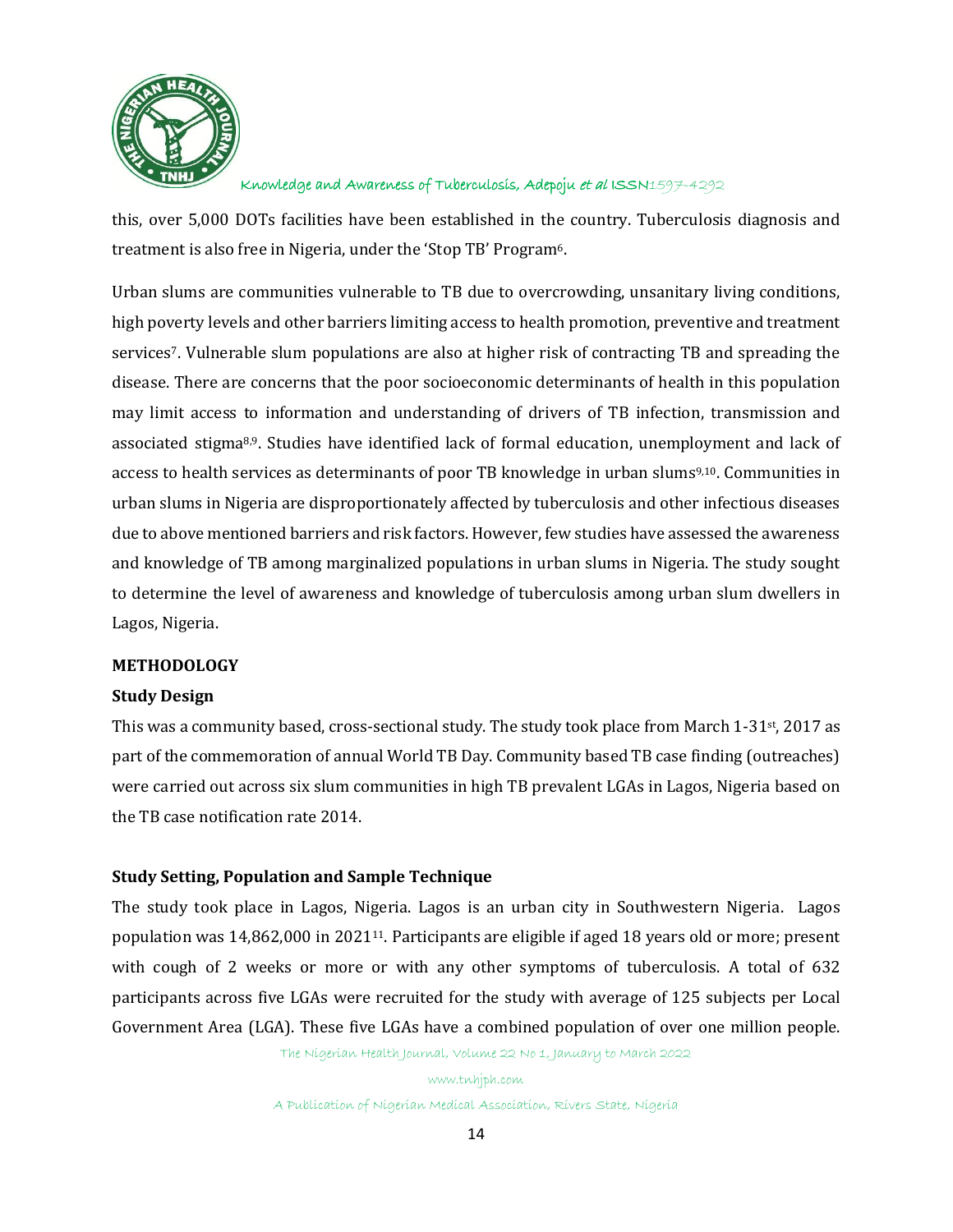

Recruitment of subjects took place during open, concurrently run outreaches, preceded by community entry, mobilization and sensitization until a sample size of 632 was reached. Considering the limited resources to conduct the research, the study LGAs, slum communities and sample size were purposively selected. The selected communities met the official classification and definition as urban poor communities. They were densely populated with congested residential conditions, dense mix of migrants and temporary settler's characteristic of typical urban slums.

The selected LGAs are: Ikeja, Ojo, Ifako Ijaiye, Apapa and Ajeromi-Ifelodun. These LGAs have various hotspots for TB transmission. One slum community was selected per LGA with the exception of Ajeromi with two slum outreach locations. Each location had a team of healthcare workers consisting of medical doctors, laboratory scientist (Genexpert focal person for the collection of sputum), TB Local Government Area Supervisor, health educator, community health extension workers, referral coordinator, a nurse and two data entry clerks administering the survey questionnaires to clients just after the documentation of the attendees' vital signs.

## **Data Collection**

Data were collected using a structured interviewer-administered questionnaire. The tool was pretested in a similar community outside of the study sites and relevant corrections were made. The survey collected information on socio-demographic characteristics (age, sex, income, occupation, marital status, household occupancy, smoking status, alcohol etc), TB knowledge and awareness of TB symptoms, causes, spread, and treatment of TB, awareness of TB treatment facilities and sources of TB information. Face-to-face interviews were conducted by twelve trained research assistants (two per outreach location) with higher education and fluent in the local Nigerian languages. Surveys took place under a private canopy after taking vital signs of participants. Respondent interview took an average of 20 minutes to complete. Subsequently, sputum samples were taken from individuals who presented with symptoms of TB. Samples were taken to the laboratory by sputum transporters. Results were mostly available to participants within 24 hours. Participants who could not collect TB results were followed up within 48 hours via phone call.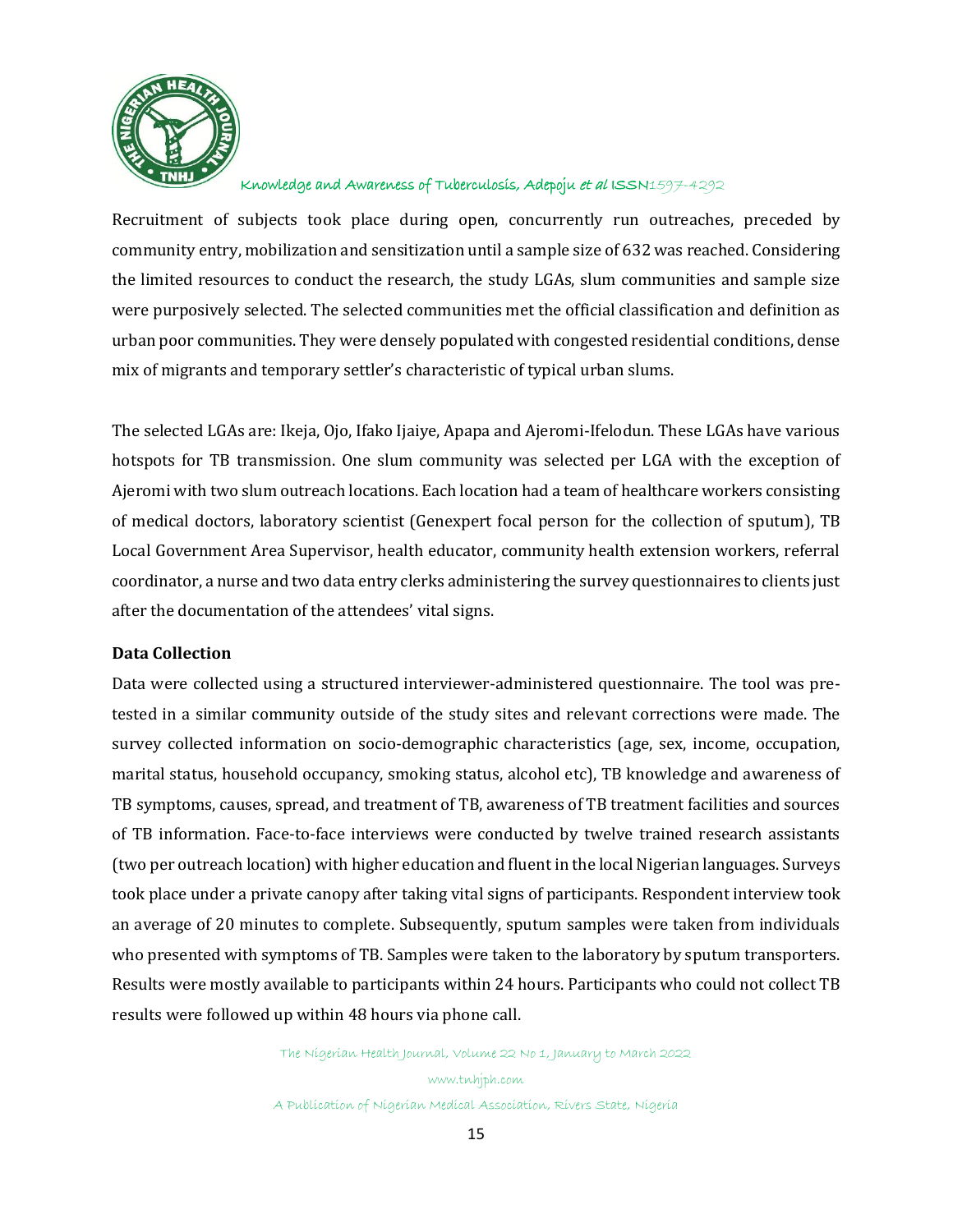

#### **Measures**

Socio-demographic information collected include age, gender, formal education, income status, residence, smoking and alcohol history. TB awareness was investigated by asking the questions: "Have you ever heard of tuberculosis or TB?" (Yes, No), "Have you heard of DOTS" (Yes, No), "Are you aware of TB treatment facilities" (Yes, No). Sources of TB information were investigated by asking the question, "Where did you hear about tuberculosis or TB?" (Family/friends, school/workplace, health care provider, television, radio, newspaper, and others). TB knowledge was assessed with 12 questions: 2 questions assessed the causes of TB, 6 questions assessed the transmission/spread of TB, and 4 questions assessed TB symptoms. Responses were coded as correct (1) or incorrect (0). The correct responses across the TB knowledge domains were summed to give a total TB knowledge score. The maximum score was 12 and the minimum was zero. For each knowledge domain assessed, knowledge score of  $\geq 8$  or  $\geq 75\%$  was classified as good knowledge while knowledge score of < 8 or < 75% was classified as poor knowledge of TB.

### **Data Analysis**

Data were entered into MS Excel and exported to SPSS Version 23 (IBM, Armonk, NY, USA) for statistical analysis. The frequency and proportion of different variables were reported by descriptive statistics. The association between participant characteristics and their knowledge of TB symptoms and spread was assessed using univariate logistic regression model with Odds Ratio (OR) and 95% Confidence Interval (CI). Adjusted odds ratios (AORs) were calculated to determine the strength of association between independent variables and knowledge of symptoms and spread of tuberculosis. All variables with  $P < 0.05$  in the univariate analysis were included in the stepwise multivariate logistic regression model. A p-value < 0.05 was considered statistically significant.

### **Ethical Approval**

The study was approved by the Health Research and Ethics Committee of Lagos State University Teaching Hospital with approval number: **LREC. 06/10/828.** Written informed consent was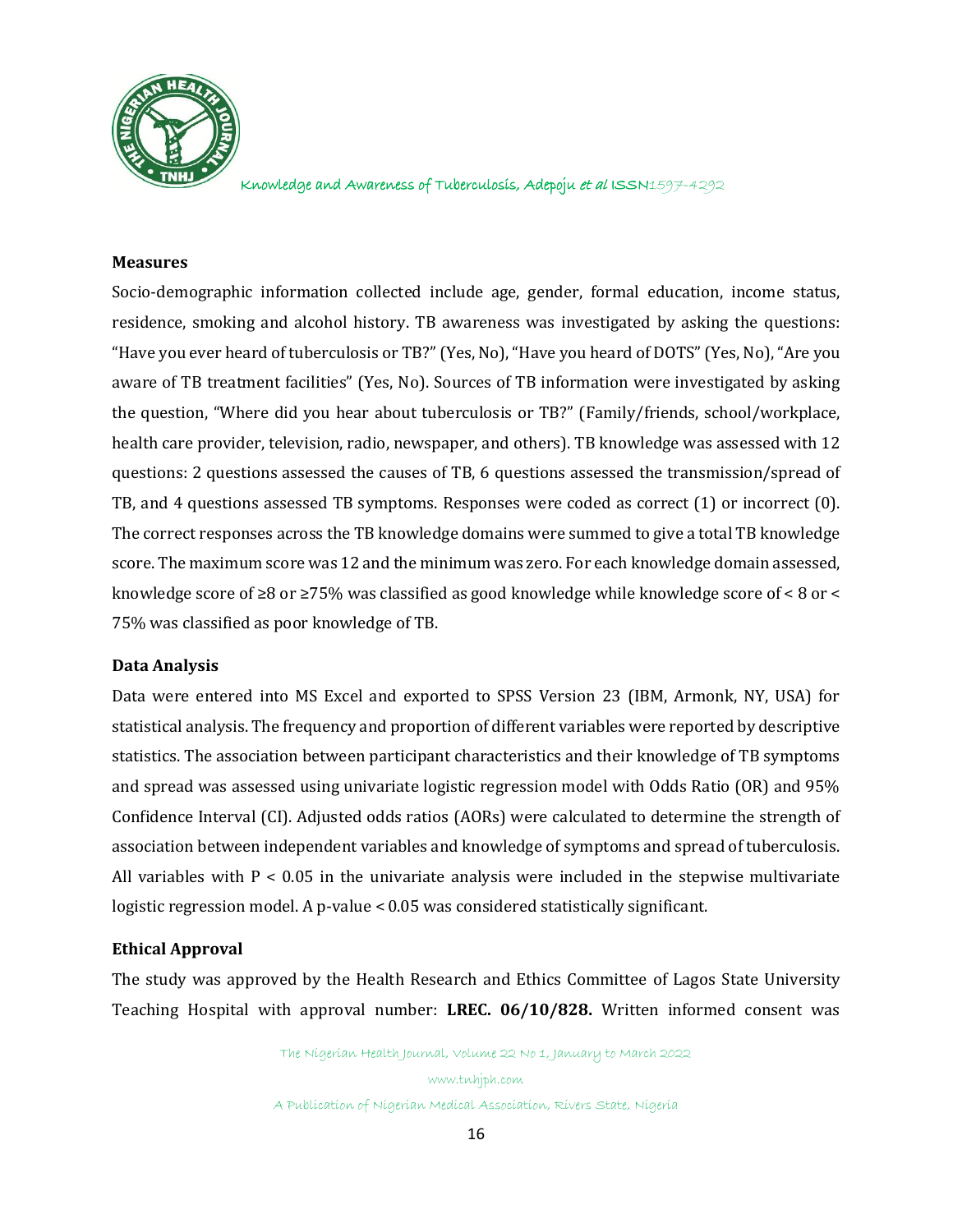

obtained from the participants before the administration of questionnaires. Respondents' confidentiality was also maintained by not using identifiers.

# **RESULTS**

### **Sociodemographic characteristics of respondents**

Table 1 shows that a total of 632 respondents participated in the study. Majority were in the age group 25-34 years (24.7%), males (65.8%), Christians (55.7%), married (73.7%), secondary education (37.8%), with 3-4 persons per household (41%) and 1-2 persons per room (44.5%).

| <b>Characteristics</b>      | <b>Number</b> | Frequency |
|-----------------------------|---------------|-----------|
| Age(years)                  |               |           |
| $<15$                       | 8             | 1.3       |
| 15-24                       | 33            | 5.2       |
| 25-34                       | 156           | 24.7      |
| 35-44                       | 151           | 23.9      |
| 45-54                       | 138           | 21.8      |
| 55-64                       | 82            | 13.0      |
| $>65$                       | 64            | 10.1      |
| <b>Sex</b>                  |               |           |
| Male                        | 416           | 65.8      |
| Female                      | 216           | 34.2      |
| Religion                    |               |           |
| Christianity                | 352           | 55.7      |
| Islam                       | 277           | 43.8      |
| <b>Traditional Religion</b> | 3             | $0.5\,$   |
| Ethnicity                   |               |           |
| Yoruba                      | 469           | 74.2      |

The Nigerian Health Journal, Volume 22 No 1, January to March 2022

www.tnhjph.com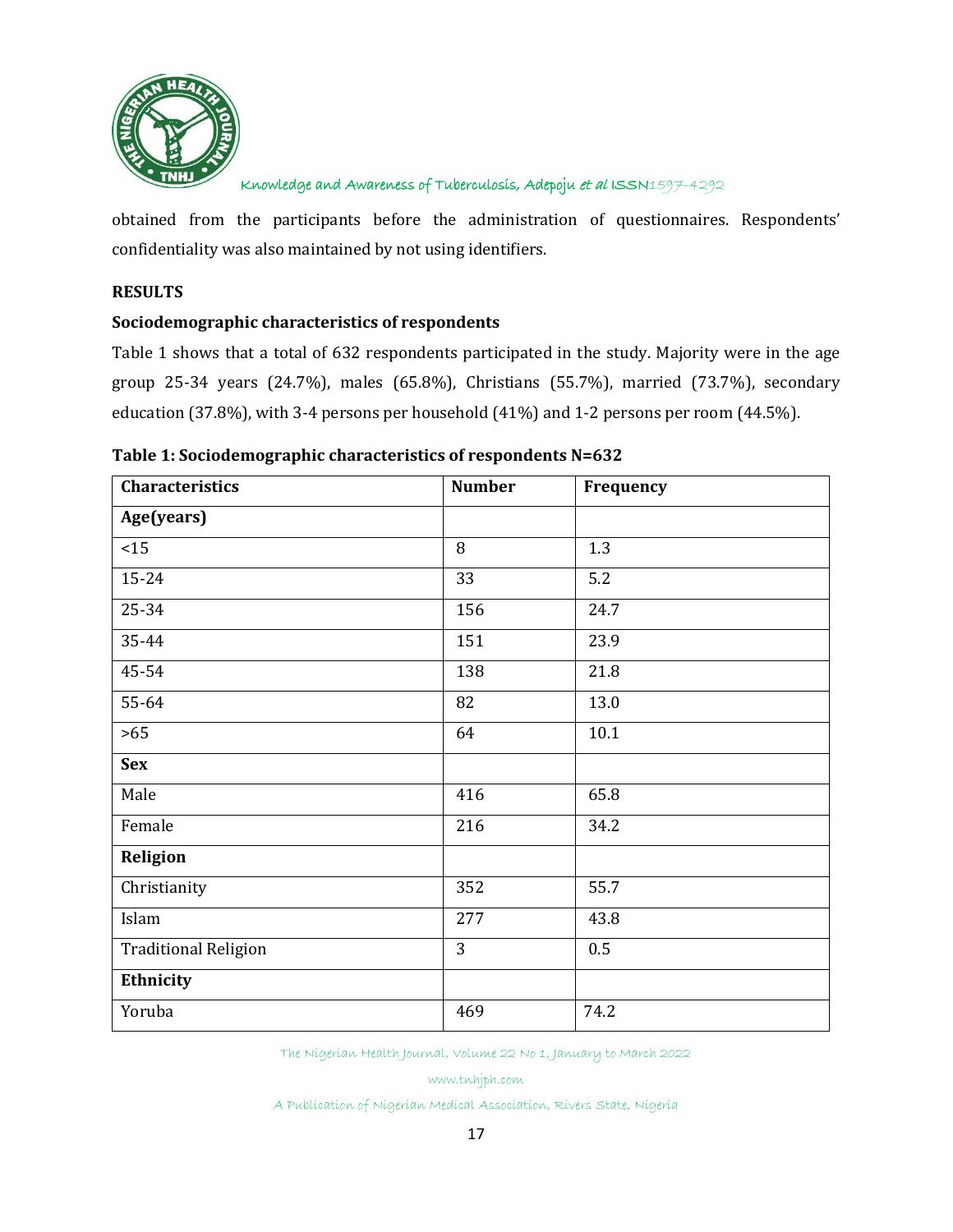

| Ibo                     | 69               | 10.9             |
|-------------------------|------------------|------------------|
| Hausa/Fulani            | 44               | 7.0              |
| others                  | 50               | 7.9              |
| <b>Marital Status</b>   |                  |                  |
| Single                  | 91               | 14.4             |
| Married                 | 466              | 73.7             |
| Separated/Divorced      | 23               | $\overline{3.7}$ |
| Widowed                 | 52               | 8.2              |
| Education               |                  |                  |
| No formal education     | 132              | 20.9             |
| Primary                 | 170              | 26.9             |
| Secondary               | 239              | 37.8             |
| Tertiary                | $\overline{91}$  | 14.4             |
| Average no of household |                  |                  |
| $\overline{1-2}$        | 99               | 15.7             |
| $3 - 4$                 | 259              | 41.0             |
| $\overline{5-6}$        | 180              | 28.5             |
| $7 - 8$                 | 51               | 8.1              |
| $8 - 10$                | 16               | $\overline{2.5}$ |
| $>10$                   | $\overline{27}$  | 4.3              |
| No of persons per room  |                  |                  |
| $1-2$                   | 281              | 44.5             |
| $3 - 4$                 | $\overline{243}$ | 38.4             |
| $\overline{5-6}$        | 90               | 14.2             |
| $>6$                    | $\overline{18}$  | 2.9              |

The Nigerian Health Journal, Volume 22 No 1, January to March 2022

www.tnhjph.com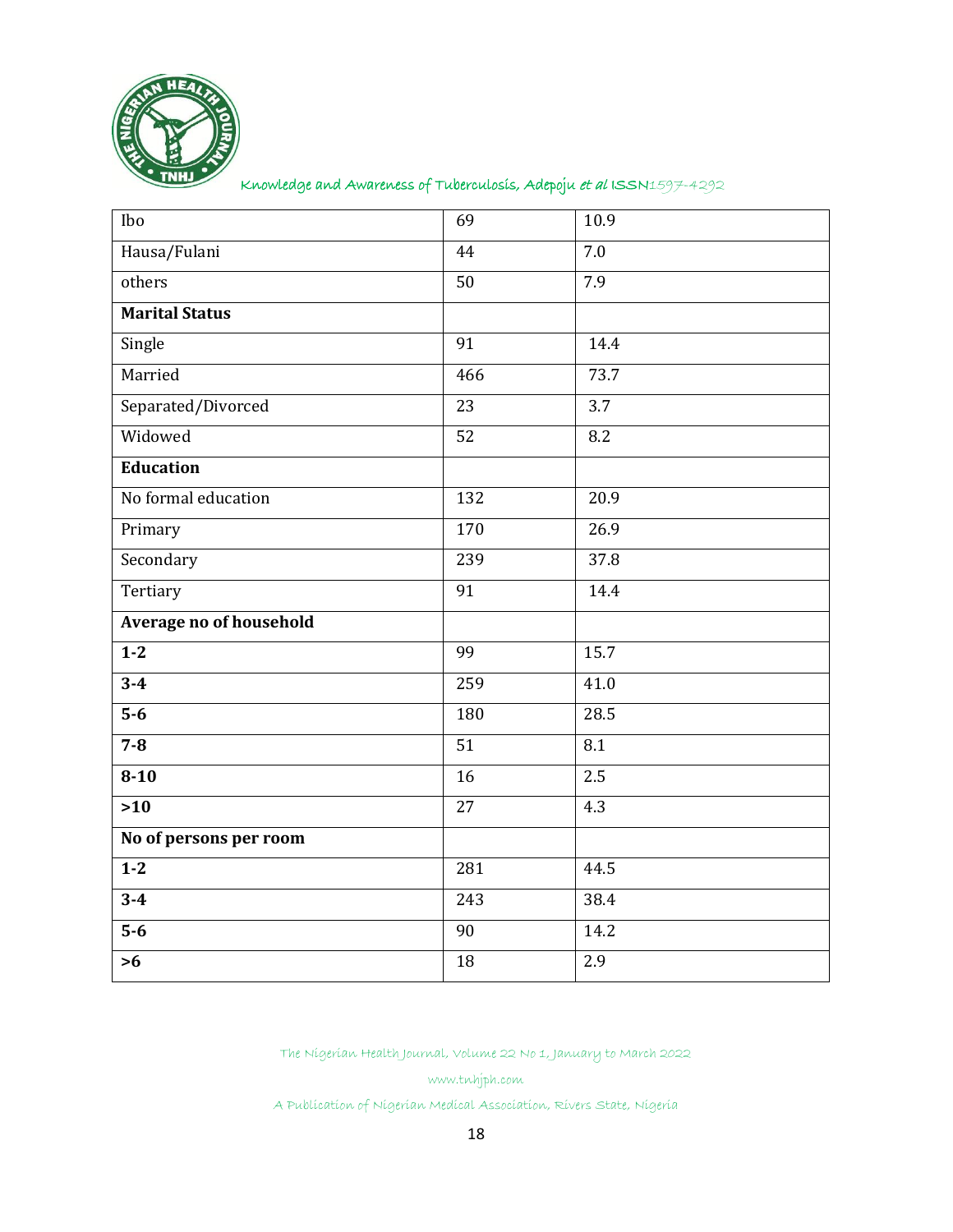

# **Awareness of Tuberculosis treatment, treatment facility and curability**

In Table 2, about two-third (59.7%) of the respondents have heard about TB, while 41% have heard about DOTS. Only 27.2% were aware of a TB treatment facility while 41.6% knew that TB was free and 48.4% knew that TB is curable. Only 31.5% knew who a presumptive TB patient was.

| Knowledge of TB and management | Frequency | Percentage |
|--------------------------------|-----------|------------|
| Heard of TB                    | 377       | 59.7       |
| Heard of DOTS                  | 259       | 41.0       |
| Aware of TB treatment facility | 172       | 27.2       |
| Knowledge that TB is free      | 263       | 41.6       |
| Knowledge that TB is curable   | 306       | 48.4       |
| Knowledge of Presumptive TB    | 199       | 31.5       |

## **Table 2: Knowledge of TB and management by respondents n=632**

# **Sources of Information about tuberculosis treatment facility**

In Table 3, the major source of information about TB treatment facility was from a healthcare worker (48.9%) followed by radio (20.4%), friends/neighbors (21.5%) and then television (1.1%) and from old patient (1.1%).

# **Table 3: Source of information on knowledge of TB treatment centers by respondents N=270 (Multiple response allowed)**

|                    | Frequency | Percentage |
|--------------------|-----------|------------|
| Health care worker | 132       | 48.9       |
| Radio              | 55        | 20.4       |
| Friends/neighbor   | 58        | 21.5       |
| Posters            | 19        | 7.0        |
| Television         | 3         | 1.1        |
| Old patient        | 3         | 1.1        |

The Nigerian Health Journal, Volume 22 No 1, January to March 2022

www.tnhjph.com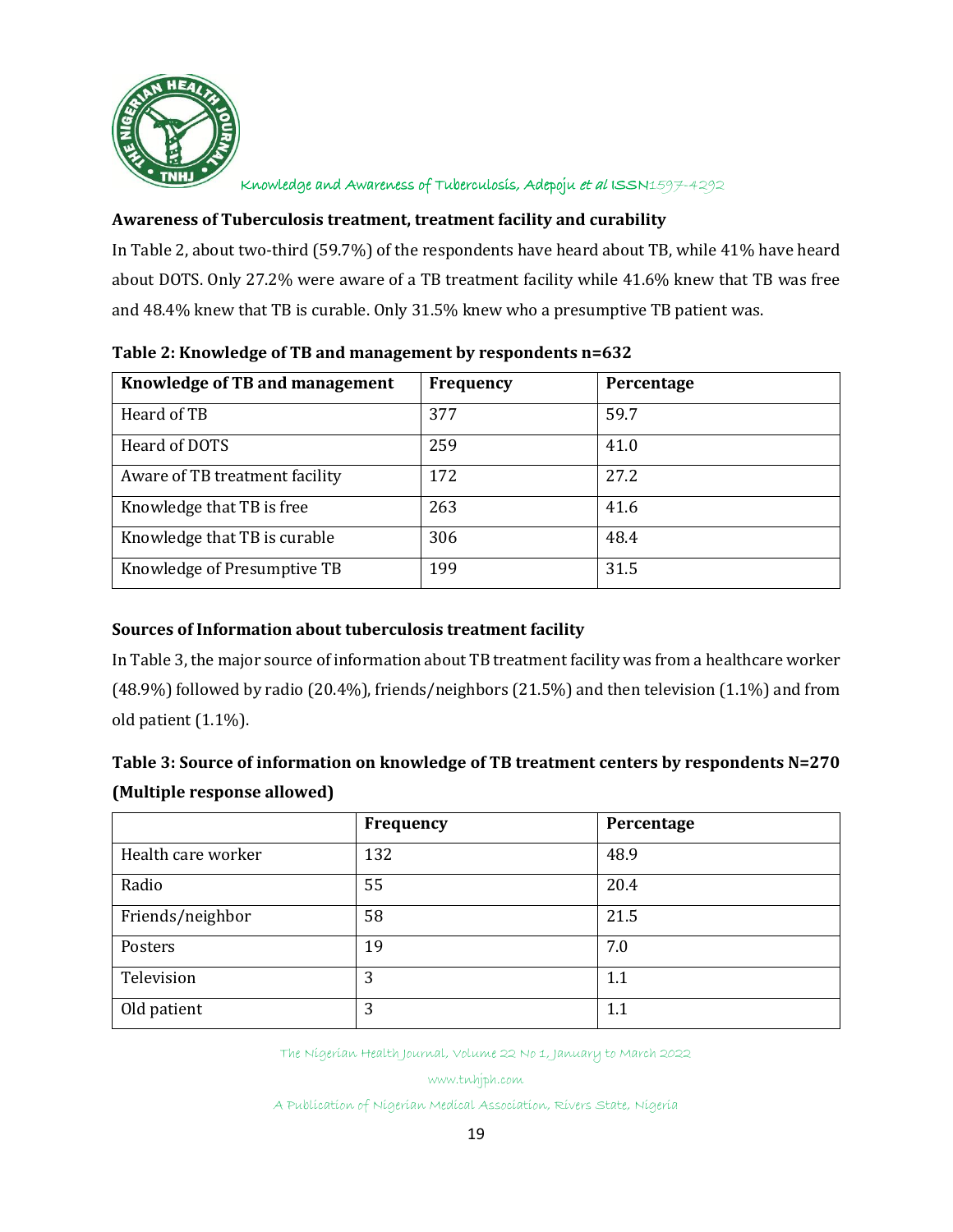

# **Knowledge of symptoms and spread of Tuberculosis**

On univariate logistic regression, most of the variables significantly influenced participants' knowledge of TB symptoms and spread. A stepwise logistic regression identified that age, sex and education were strong predictors of good knowledge of TB symptoms while age, sex and smoking status significantly predicted good knowledge of spread/transmission of TB. In Table 4, the significant predictors of good knowledge of TB symptoms include male sex, older age >45years and having some education (compared to no education). In Table 5, the significant predictors of good knowledge of how TB is spread include smoking, high income and older age>45years.

| Variables        | AOR, 95% CI         | P-value |
|------------------|---------------------|---------|
| <b>Sex</b>       |                     |         |
| Male             | 1.62(1.05-2.49)     | 0.028   |
| Female           | 1                   |         |
| Age              |                     |         |
| $\leq$ 45 year   | 1                   |         |
| >45 year         | $1.67(1.14 - 2.46)$ | 0.009   |
| <b>Education</b> |                     |         |
| Some education   | $0.54(0.32-0.92)$   | 0.023   |
| No Education     | 1                   |         |

# **Table 4: Predictors of Good knowledge of TB symptoms**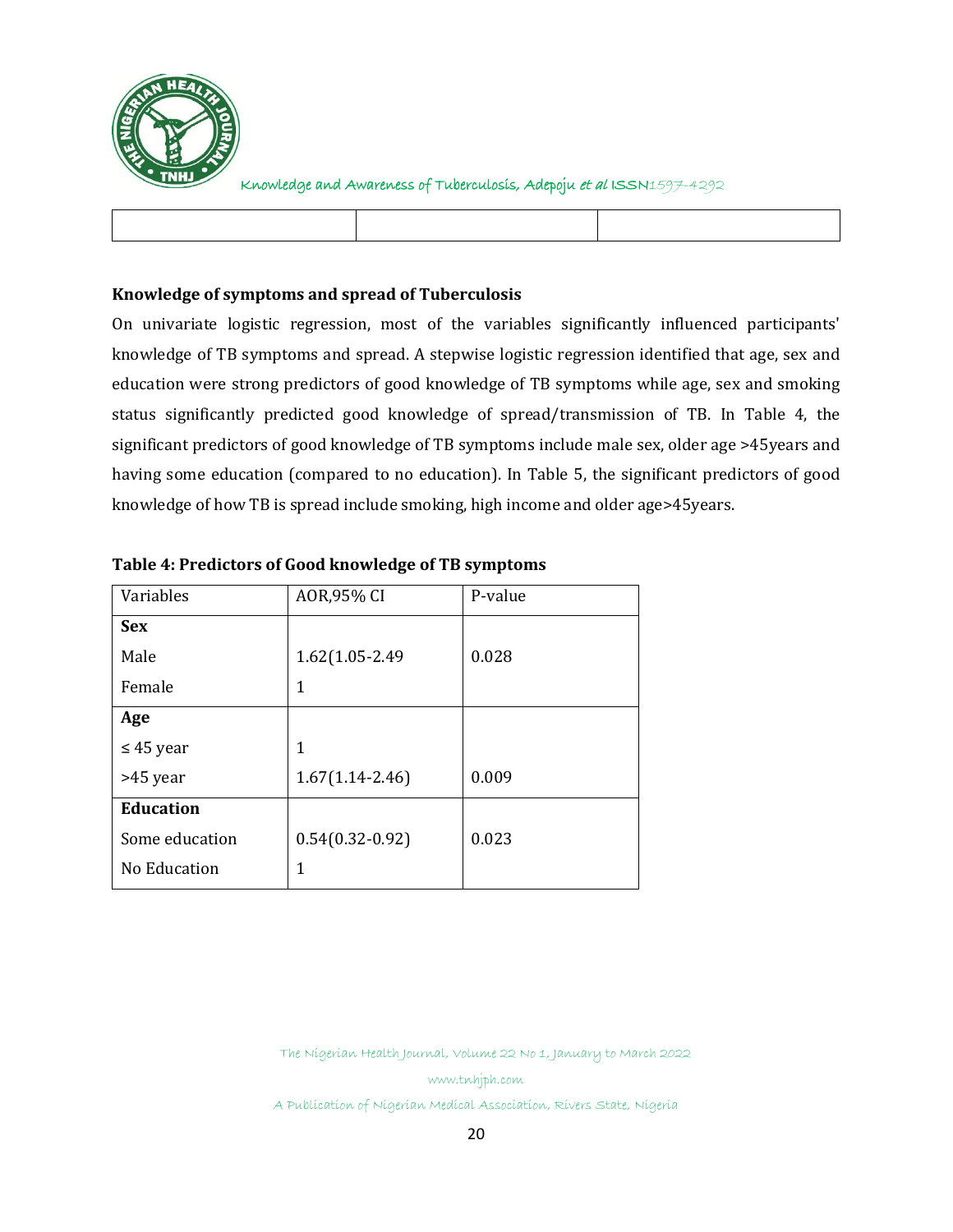

| Variables             | AOR, 95% CI         | P-value |
|-----------------------|---------------------|---------|
| Age                   |                     |         |
| $\leq$ 45 year        | 1                   |         |
| >45 year              | $1.66(1.14 - 2.46)$ | 0.011   |
| Income                |                     |         |
| High income           | $0.59(0.38-0.91)$   |         |
| Low income            | 1                   | 0.016   |
| <b>Smoking Status</b> |                     |         |
| Smoking               | $0.3(0.1-0.9)$      | 0.036   |
| No smoking            | 1                   |         |
|                       |                     |         |

# **Table 5: Predictors of Good knowledge of TB Spread**

# **DISCUSSION**

This study sought to identify the level of community awareness and knowledge among urban slum dwellers in Lagos. About 40% of community residents have never heard of TB. Although these findings are similar to those reported by Bamgboye *et al* 201612, among women living in coastal areas in Lagos, they are much higher than those reported in Nigeria, India and Uganda<sup>9,13,14</sup>. Despite the high incidence of TB in Nigeria, a large proportion of this population were not aware of the disease. This population who are unaware of TB represents a significant risk for continued transmission of the disease. Only about 48.4% of study participants knew that TB is curable. This lack of information may lead to stigmatization of those with the disease in these communities. Health promotion activities should target marginalized communities in urban slums.

The findings of this study show that major sources of knowledge of TB in this population were health care workers and the radio. This is similar to findings from an earlier study in Nigeria, where 59% of study participants heard about TB from the radio and a study in Ethiopia where healthcare professionals were the major source of TB information<sup>15,16</sup>. Healthcare workers and mass media have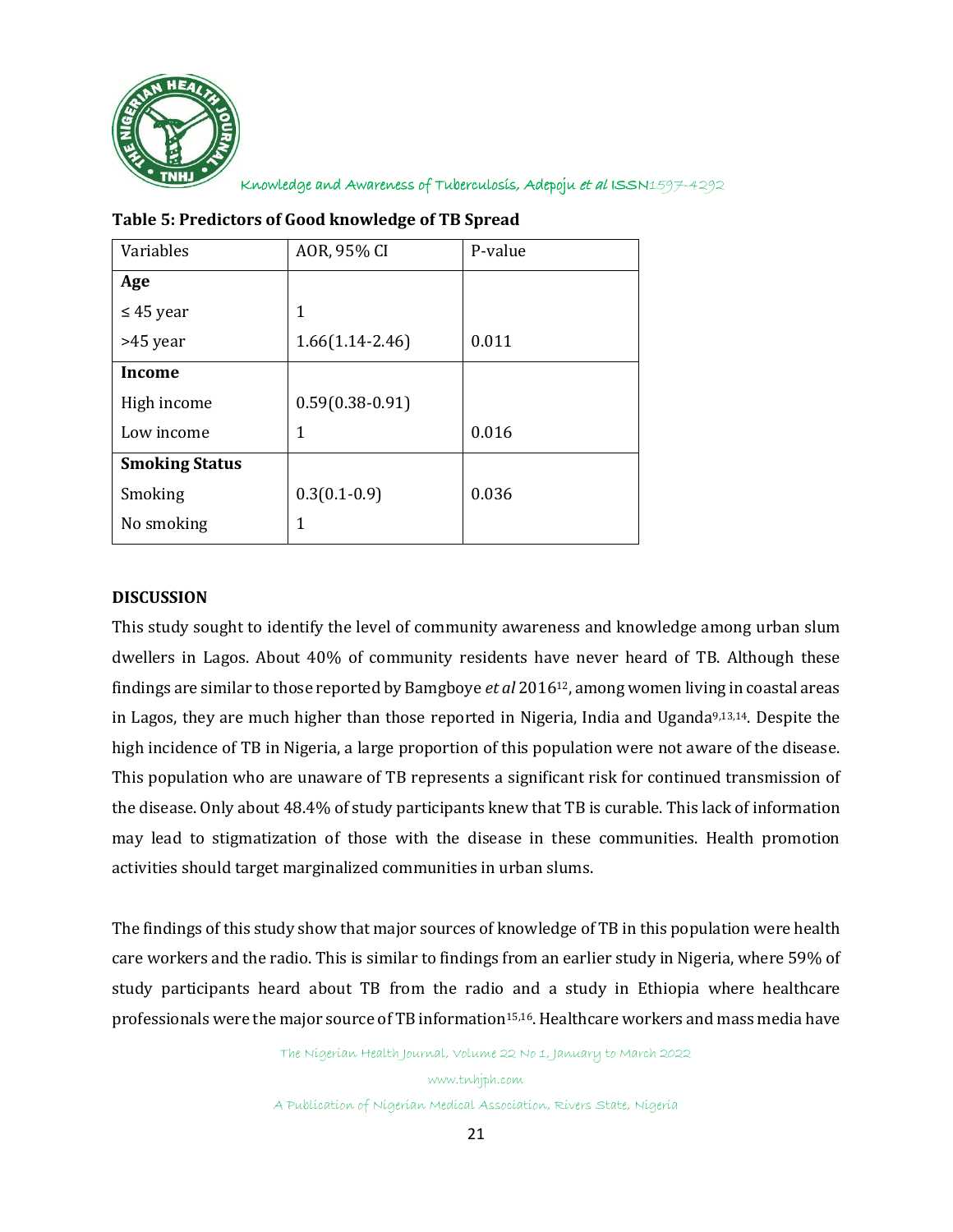

been found to contribute to increased knowledge and risk perception of TB among adults in Malawi, Ethiopia and South Africa16-18. Persons who have access to both health education programs and mass media are more likely to have better knowledge and a higher risk perception of TB. Tuberculosis education and awareness can be disseminated through mass media and the use of community health extension workers. These methods have proven to be effective in reaching communities in urban slums.

In this study, we identified that in urban slums, being male, being older than 45 years and having some form of education were independent predictors of good knowledge of TB symptoms. Several studies have identified male gender as a predictor of good TB knowledge<sup>16,18-19</sup>. This may be because in developing countries, males have better access to education, information and financial resources, which are social determinants of health. This gender gap is also seen in urban slums. Thus, even in poorer communities, males have greater access to social determinants of health, which improves their knowledge of TB. Females in urban slums should be prioritized in tuberculosis awareness campaigns and programs. Stakeholders involved in tuberculosis control can make use of female support groups to specifically reach females in urban slums.

Older adults (older than 45) had significantly good knowledge of TB, as compared to those below the age of 45 years. Although this has been reported in earlier studies, this shows that health promotion and mass media efforts have not targeted younger people, although they are at a higher risk, due to a higher prevalence of HIV. It is also reported that young people aged 15-24 years in Nigeria have a high prevalence of TB (274 per 100,000 people)<sup>20-21</sup>. However, studies show that young people are neglected in global health, as they are perceived as being healthy22.The National TB control program should prioritize young people in TB awareness and knowledge campaigns.

This study suggests that having education is a predictor of good knowledge of TB in this population, as compared to no formal education. This finding was supported by previous studies<sup>16, 23-25</sup>. School settings are health promotion settings, and health topics are taught in schools. People with formal education can understand health messages, and can obtain information from various sources.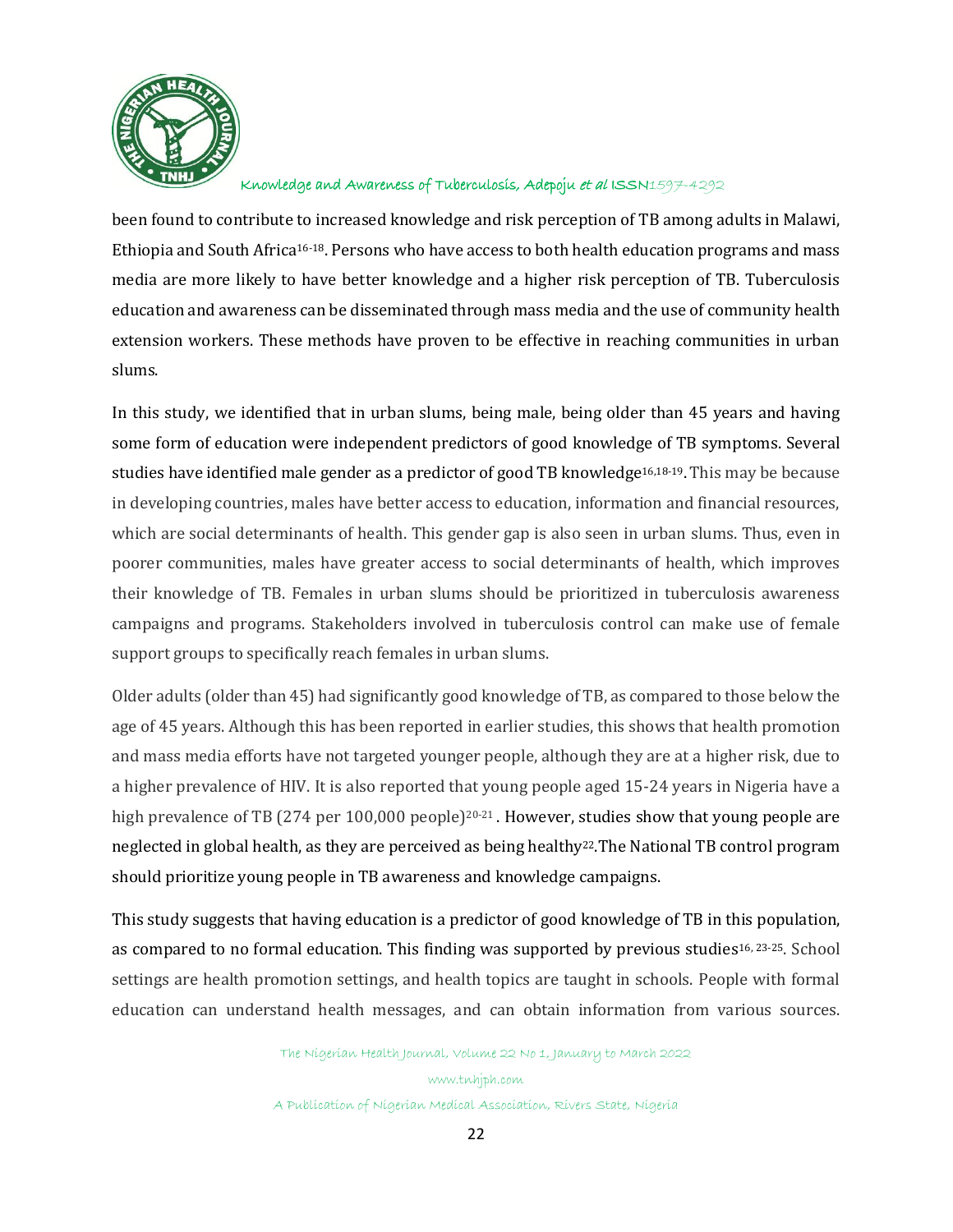

Community members with formal education have a higher level of health literacy, and can access health care systems for health information. Education is a social determinant of health, and it is associated with correct knowledge of TB. Therefore, TB programs in urban slum populations should focus on people without formal education.

Higher income and older age were associated with correct knowledge of the spread of TB in our study. This was supported by different studies reported earlier<sup>26-27.</sup> People with higher income have access to better education, information and health care. As tuberculosis is a disease of poverty, socioeconomic policies, as well as TB programs should focus on marginalized and poorer households in urban slums. Current study highlights the interrelationships among poverty, lack of education, male gender and low income as key social drivers of TB transmission in slum communities. Ending TB in slum will therefore require more than innovative diagnostic and treatment services for TB patients but also policies addressing socioeconomic barriers that limit access to quality prevention, diagnostics and treatment services.

In conclusion, despite the many strengths of the study, there are also limitations of the findings. One, the methods of assessment and measurement of TB knowledge differ across literatures which makes cross-study comparison to be difficult. Also, the premobilization awareness that was carried out a day before the outreaches leading to this study could have also indirectly influenced knowledge of TB gained from healthcare workers by slum community residents through enquiries prior to the time of administering the questionnaires. Despite the limitations, the findings of the study could help National TB Programs on specific policy issues and priorities around TB programming for slum residents in Nigeria and beyond.

### **Competing interest**

We declare no conflict of interest

### **Authors' contribution**

AVA was responsible for the overall supervision of the manuscript; AVA and AOA wrote the protocol and analyzed the data; EV and AOE supervised data collection and wrote the introduction and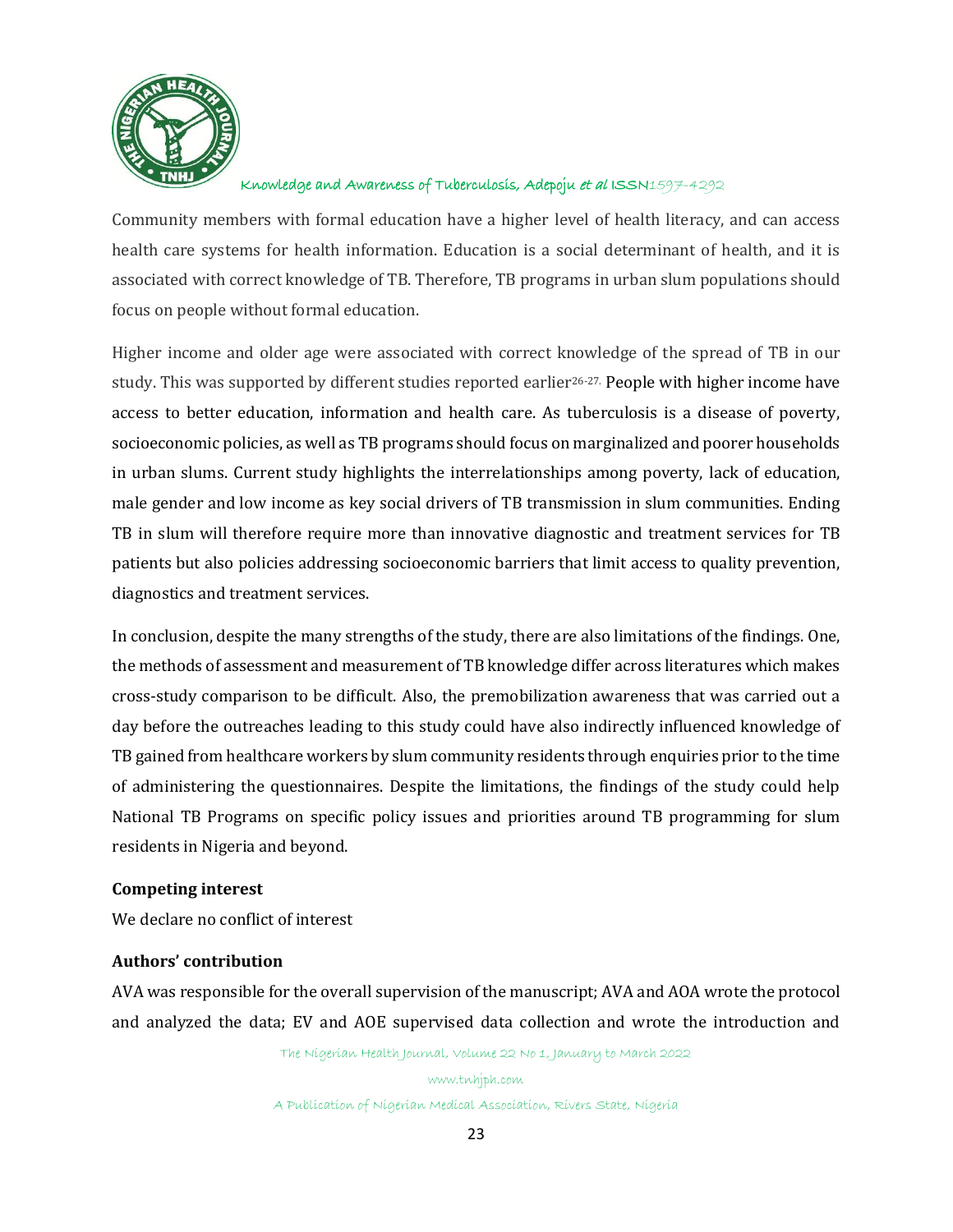

discussion; AMO and ABK wrote the methodology; AOA and OC wrote the results and interpreted the data. All authors have read and agreed to the final manuscript.

## **Acknowledgments**

The authors express their appreciation to the study participants and slum communities in Lagos Nigeria, who took time out and responded to our survey. We are also indebted to the National TB, Leprosy, Buruli Ulcer Control Program, Lagos State TB, Leprosy and Buruli Ulcer Control Program, Medical Officers of Health in Ajeromi-Ifelodun,Apapa, Ojo, Ifako-Ijaiye and Ikeja LGAs, LGA TB Supervisors, traditional rulers for their assistance during community entry.

## **Ethical conformity**

The Ethics Committee of the Lagos State University Teaching Hospital approved the study. Permission was also obtained from the Lagos State TB control program. Informed consent was taken from the participants

### **REFERENCES**

- 1. World Health Organization (WHO). Global Tuberculosis Report 2021. WHO; 2021. Accessed February 20, 2022. Available from: https://apps.who. int/iris/rest/bitstreams/1312164/retrieve
- 2. WHO. Implementing the end TB strategy: the essentials. Geneva: World Health Organization; 2015. Accessed February 20, 2022. Available from: http://www.who.int/tb/publications/2015/end\_tb\_essential.pdf?ua=1
- 3. World Health Organization. On the road to ending TB: highlights from the 30 highest TB burden countries. World Health Organization;2016. Accessed February 20, 2022. Available from<https://apps.who.int/iris/handle/10665/204662>
- 4. Nigeria records gain in fight against tuberculosis amidst coronavirus pandemic. World Health Organization. 2021. Accessed Feb 27, 2022. Available from: https://www.afro.who.int/news/nigeria-records-gain-fight-against-tuberculosis-amidstcoronavirus-pandemic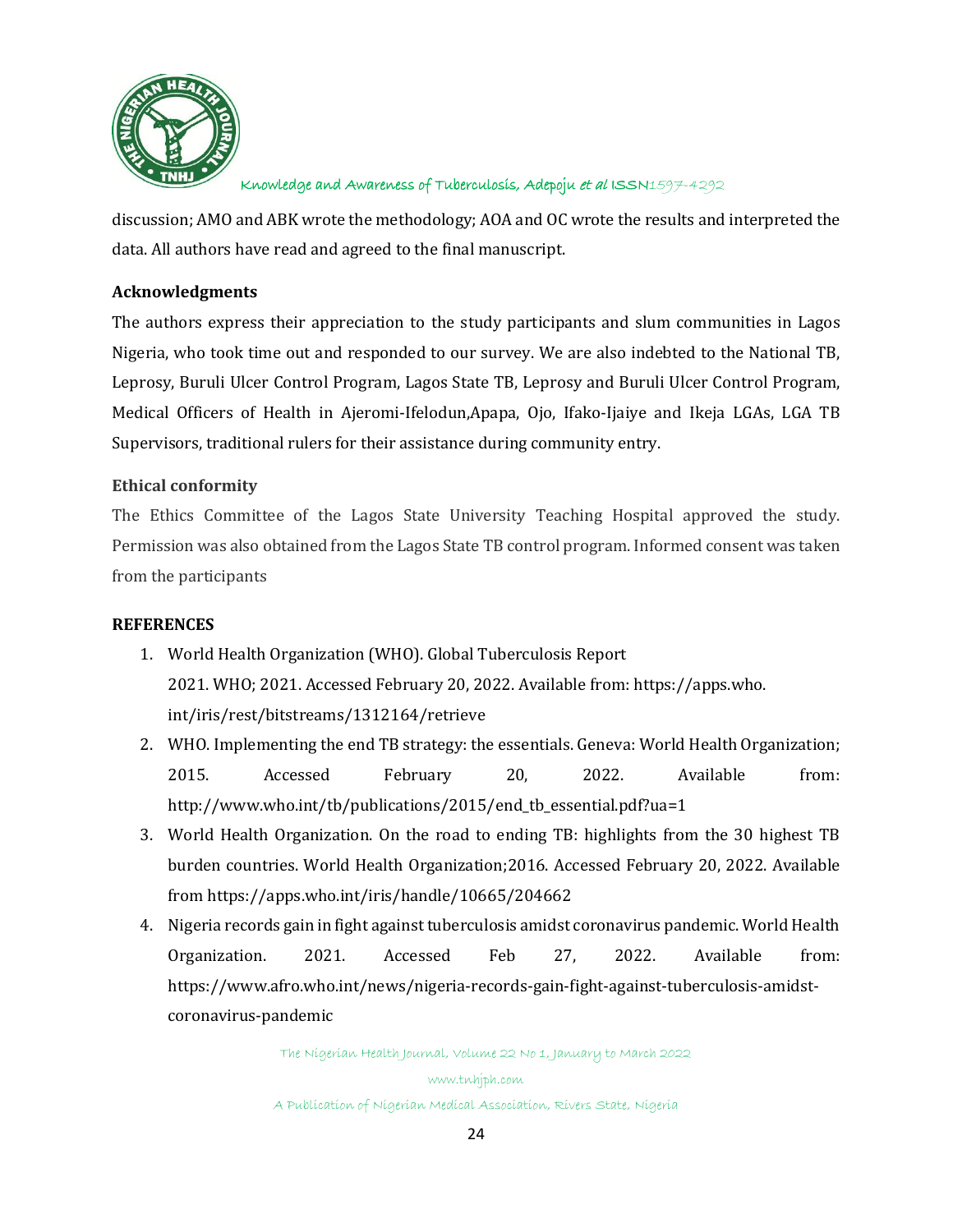

- 5. Vitoria M, Granich R, Gilks CF, Gunneberg C, Hosseini M, Were W et al. The global fight against HIV/AIDS, tuberculosis, malaria: current status and future perspective. Am J Clin Pathol. 2009; 131(6): 844-848
- 6. Federal Ministry of Health, Department of Public Health. The National Strategic Plan for Tuberculosis Control: Towards Universal Access to Prevention, Diagnosis and Treatment (2015–2020). Abuja: National Tuberculosis and Leprosy Control Programme; 2014.
- 7. Balogun MR, Sekoni AO, Meloni ST, Odukoya OO, Onajole AT, Longe-Peters OA, et al. Predictors of tuberculosis knowledge, attitudes and practices in urban slums in Nigeria: a cross-sectional study. Pan Afr Med J. 2019;32:60.
- *8.* Suganthi P, Chadha V K, Ahmed J, et al. Health seeking and knowledge about tuberculosis among persons with pulmonary symptoms and tuberculosis cases in Bangalore slums. Int J Tuberc Lung Dis. 2008; 12: 1268–1273.
- *9.* Obuku EA, Meynell C, Kiboss-Kyeyune J, Blankley S, Atuhairwe C, Nabankema E, et al. Sociodemographic determinants and prevalence of tuberculosis knowledge in three slum populations of Uganda. BMC Public Health. 2012;12:536.
- *10.* Hassan AO, Olukolade R, Ogbuji QC, Afolabi S, Okwuonye LC, Kusimo OC, et al. Knowledge about tuberculosis: a precursor to effective TB control-findings from a follow-up national KAP study on tuberculosis among Nigerians. Tuberc Res Treat. 2017.
- *11.* Macrotrends. Lagos Nigeria Metro Area Population 1950-2021.Accessed February 20, 2022. Available from https://www.macrotrends.net/cities/22007/lagos/population
- *12.* Afolabi BM, Ezedinachi ENU, Okon BI, Iwara A. Raising awareness about tuberculosis among women living in rural communities on the Atlantic Coastline of Nigeria. TranslBiomed*.* 2016;7:3.
- *13.* Tobin EA, Okojie PW, Isah EC. Community knowledge and attitude to pulmonary tuberculosis in rural Edo state, Nigeria. Ann Afr Med 2013;12:148-54.
- *14.* Chinnakali P, Ramakrishnan J, Vasudevan K, Gurumurthy J, Upadhyay RP, Panigrahi KC. Level of awareness about tuberculosis in urban slums: Implications for advocacy and communication strategy planning in the National program. Lung India. 2013;30(2):139-142.

The Nigerian Health Journal, Volume 22 No 1, January to March 2022

www.tnhjph.com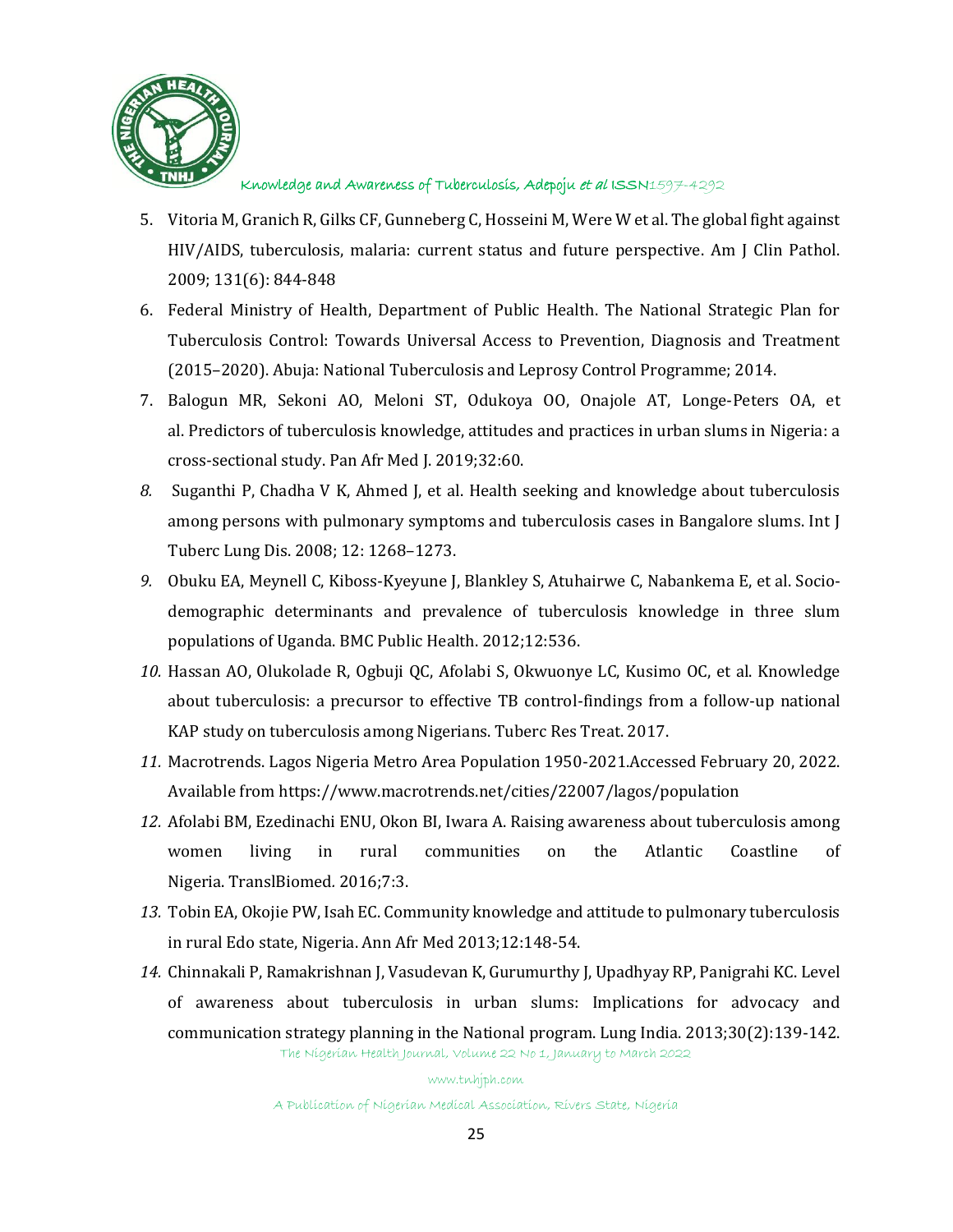

- *15.* Uchenna OU, Chukwu JN, Oshi DC, Nwafor CC, Meka AO. Assessment of tuberculosis-related knowledge, attitudes and practices in Enugu, South East Nigeria. J Infect Dis Immun. 2014;6(1):1–9.
- *16.* Gelaw SM. Socioeconomic Factors Associated with Knowledge on Tuberculosis among Adults in Ethiopia. Tuberculosis Research and Treatment. 2016; 2016: 6207457.
- *17.* Chizimba R, Christofides N, Chirwa T, Singini I, Ozumba C, et al. The association between multiple sources of information and risk perceptions of tuberculosis, Ntcheu District, Malawi. Plos One*.* 2015;10:4.
- *18.* Naidoo P, Simbayi L, Labadarios D, Ntsepe Y, Bikitsha N, Khan G, et al. Predictors of knowledge about tuberculosis: results from SANHANES–1, a national, cross-sectional household survey in South Africa. BMC Public Health. 2016;16:276.
- *19.* Bati J, Legesse M, Medhin G.(2013) Community's knowledge, attitudes and practices about tuberculosis in Itang special district, Gambella region, south western Ethiopia. BMC public health.13(1):1.
- 20. Snow KJ, Sismanidis C, Denholm J, Sawyer Susan M, Graham SM. The incidence of tuberculosis among adolescents and young adults: a global estimate. Eur Respir J. 2018;51-52.
- *21.* Snow KJ, Nelson LJ, Sismanidis C, Sawyer SM, Graham SM. Incidence and prevalence of bacteriologically confirmed pulmonary tuberculosis among adolescents and young adults: a systematic review. Epidemiol Infect . 2018; 146:946–953.
- *22.* Gore, F. M., Bloem, P. J., Patton, G. C., Ferguson, J., Joseph, V., Coffey, C., *. .* Mathers, C. D. Global burden of disease in young people aged 10–24 years: A systematic analysis. Lancet*.* 2011; *377*: 2093–2102.
- *23.* Mondal MNI, Nazrul HM, Chowdhury MRK, Howard J. Socio-demographic factors affecting knowledge level of Tuberculosis patients in Rajshahi City, Bangladesh. Afr Health Sci. 2014;14(4):855–65.
- *24.* Luba, T.R., Tang, S., Liu, Q. et al*.* Knowledge, attitude and associated factors towards tuberculosis in Lesotho: a population-based study. BMC Infect Dis. 2019; **19(1):** 96.